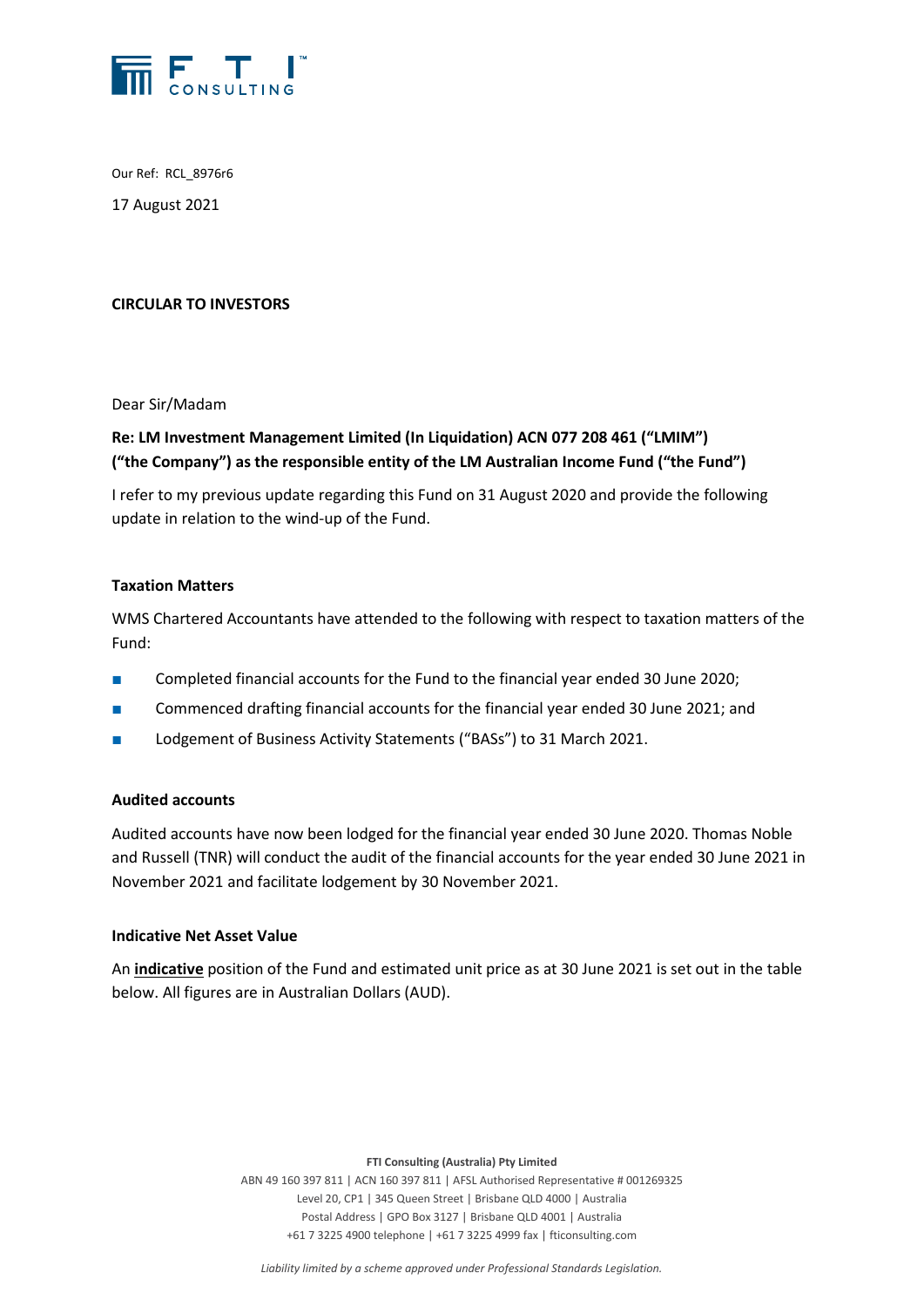| LM Australian Income Fund NAV as at 30 June 2021 |               |
|--------------------------------------------------|---------------|
| <b>Item</b>                                      | <b>Amount</b> |
| <b>Cash at Bank</b>                              | \$7,851,975   |
| <b>Total Fund Assets</b>                         | \$7,851,975   |
| Less:                                            |               |
| <b>Fund Payables</b>                             | $-$17,034$    |
| <b>Total Fund Payables</b>                       | $-$17,034$    |
| <b>Indicative Net Assets</b>                     | \$7,834,942   |
| <b>Estimated AUD equivalent units</b>            | 42,208,305    |
| <b>Estimated Unit Price as at 30 June 2021</b>   | \$0.19        |

The estimated asset and unit values are expressed in AUD equivalents and are subject to daily market fluctuations. AUD equivalent units have been calculated based on the Australian Taxation Office foreign currency exchange rates for the year ended 30 June 2021. Accordingly, they are subject to change without notice to members.

For the purposes of presenting an indicative net position, the known invoiced liabilities of the Fund at 30 June 2021 which remained unpaid on that date have been included. The net asset position is calculated before consideration of future wind-up costs (including custody fees, accounting and audit costs, and Liquidator remuneration and out of pocket expenses) not yet invoiced or yet to be incurred or determined by the Court. Ongoing wind-up costs are being minimised wherever possible.

The net asset position is also subject to change should additional liabilities of the Fund be identified.

#### **Timing for Finalisation and Distributions**

The timing for finalisation of the wind-up of the Fund, including the final distribution, is dependent on making a final application to Court to seek orders to fix my remuneration and expenses incurred in winding up the Fund and anticipated to be incurred to the date of completion. Subject to Court availability, it is my aim to have the Fund finalised by 30 June 2022 and I continue to work towards a timely completion of the fund wind up.